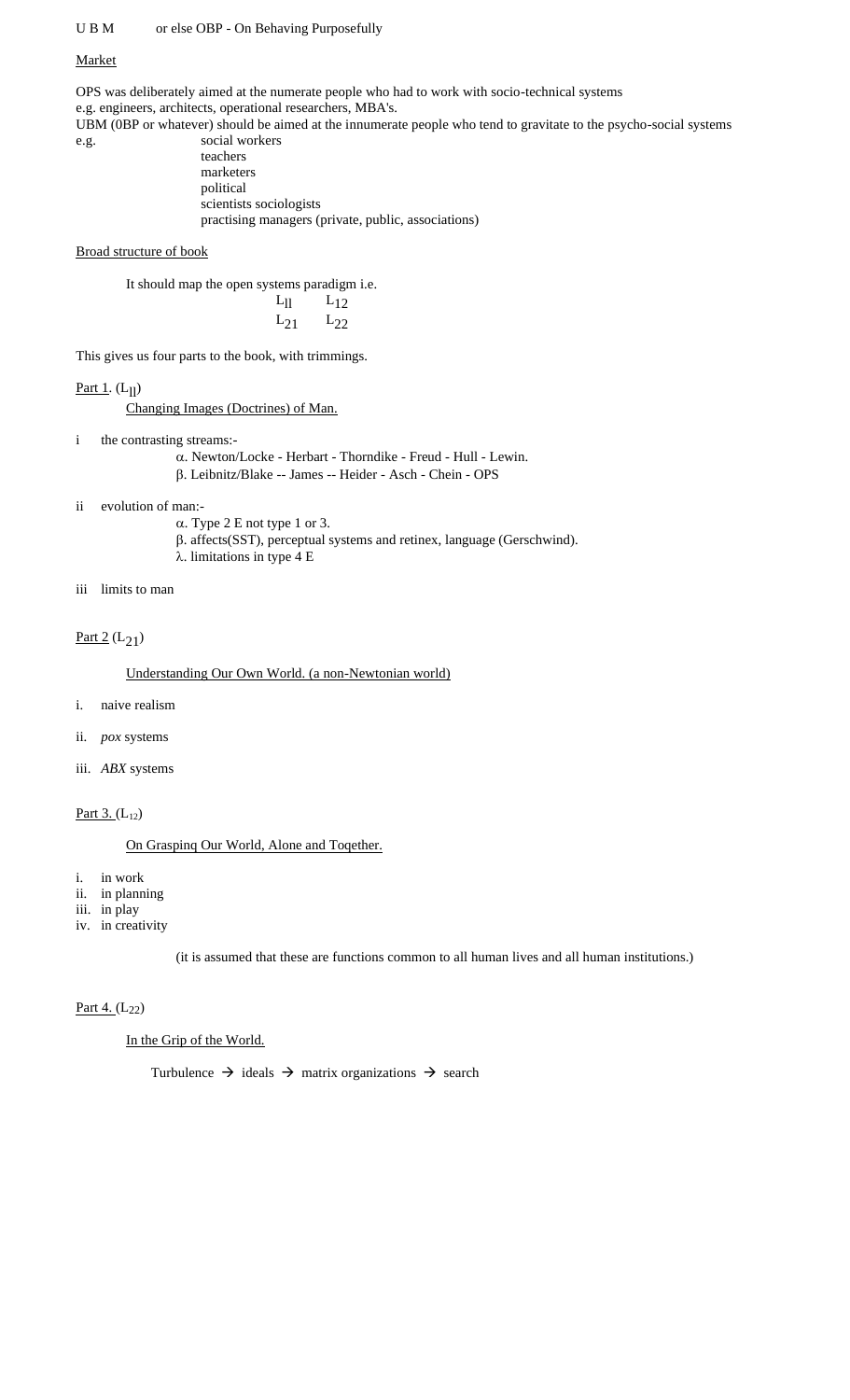#### FOREWORD

This book is a joint effort. The authors have known and worked with each other long enough to know that there is strength in our numbers. That extra strength we needed to try and overcome some of the misinformation to which we have each been exposed in our professional growing-up, and. to which we are still exposed, when such misanthropic books like B.F. Skinner's Beyond Freedom and Dignity can appear at the check-out points of supermarkets then some rebuttal, at a similar level of scholarship seems over-due.

What the authors have found difficult to accept in the modern so-called science of behaviour are propositions such as the following:-

- a) that the motivations of human beings can be reliably predicted from the behaviour of rats or monkeys in laboratory experiments.
- b) that the motivations of human beings can be reliably predicted from the 'basic motivators' of hunger, thirst, pain, sex etc.
- c) that people can only know what is out there by making inferences about the current sensory feelings based on past experience and associations.
- d) that learning can only be built up by repeated associations that are accidentally and arbitrarily accompanied by feelings of pain or pleasure.
- e) that most of the time most people are not able or willing to think ; they prefer to make do with rationalizations, opinions and stereotypes.
- f) that even when a situation demands thinking the emotions typically take over.
- g) that people learn from others only to the extent of imitating them.
- h) that people can only guess at what other people are thinking and feeling.
- i) that people are blind victims of their own pasts.
- j) that people are basically free to act out their own desires, regardless of their current social ties.
- k) that each person is condemned to live in his own private world.
- l) that people are moved by the plight of others only when it serves their own selfish interests.

m) ....

n) ....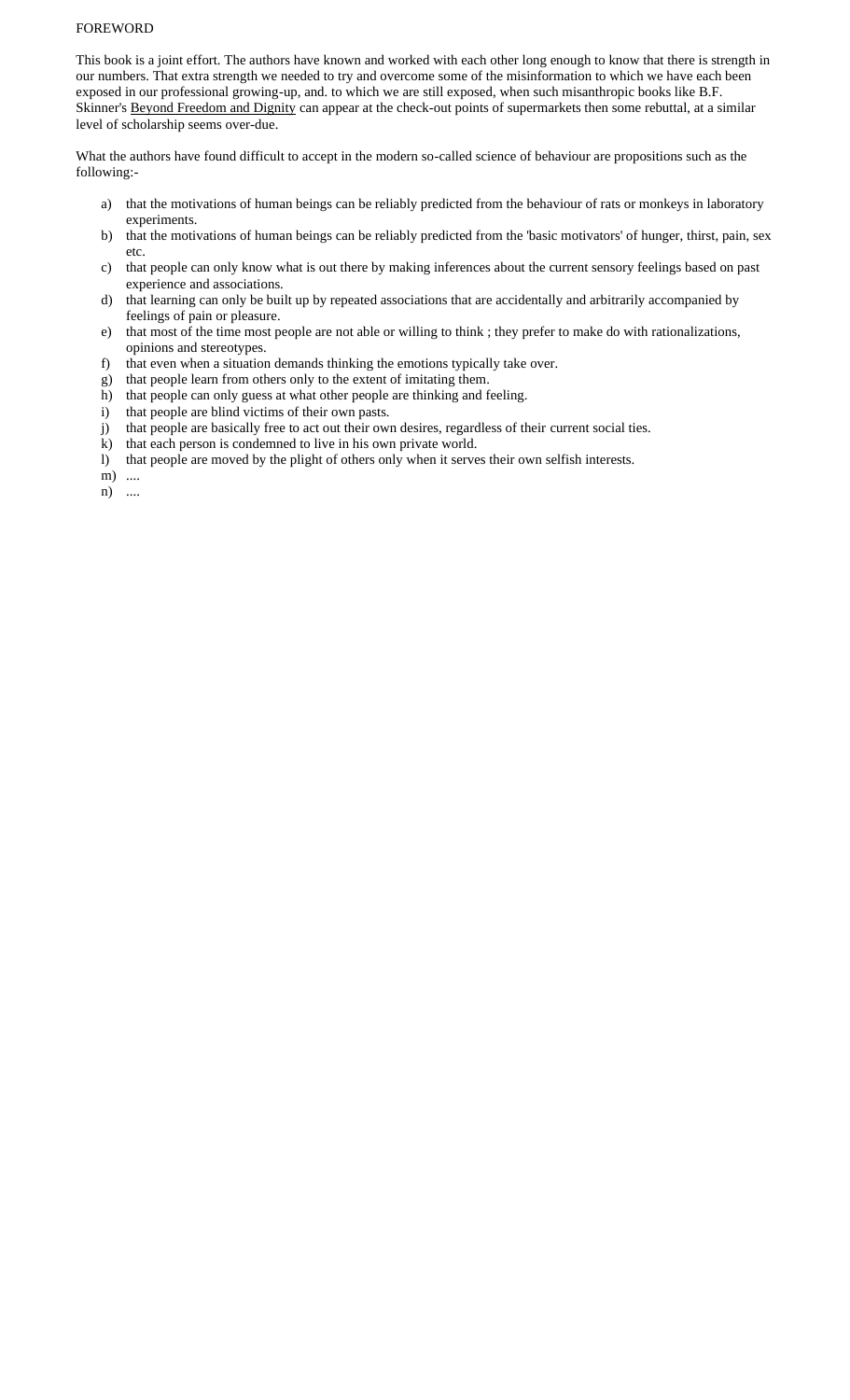# **PART I**

### *Introduction*

1 The Problem of the Image of Man 3

# **PART II**

# *Basic Concepts and Psychological Processes*

| 2 | Man or Robot?                                                                 |     |
|---|-------------------------------------------------------------------------------|-----|
| 3 | Definition, Science, and Reality                                              |     |
|   | 4 Behavior, Mind, and Related Concepts                                        | 59  |
| 5 | Consciousness, Subconsciousness, and Related Concepts                         | 92  |
|   | 6 E.B. Titchener, the Behaviorist Revolution, and the Qualities of Experience | 113 |
|   | Some Reflections on Reality                                                   | 138 |

# **PART III**

# *The Problem of the Actor*

| 8  | Personality: Integumented or Open?                                  | 161 |
|----|---------------------------------------------------------------------|-----|
| 9  | The Self and Its Body: First Inquiry about the Actor                | 184 |
| 10 | Who Is the Actor? Continuation of the Inquiry: The Self and the Ego | 210 |
| 11 | Ego and Superego                                                    | 230 |
| 12 | The Id                                                              | 244 |
|    | 13 A Question of Entropy vs. Commitment                             | 259 |
|    | 14 <i>Ecce Homo!</i>                                                | 278 |
|    |                                                                     |     |

# **PART IV**

# *The Scientific Enterprise*

| 15 Two Subcultures of Behavioral Science<br>16 Verity vs. Truth in the Scientific Enterprise | 301<br>319 |
|----------------------------------------------------------------------------------------------|------------|
| Index                                                                                        | 337        |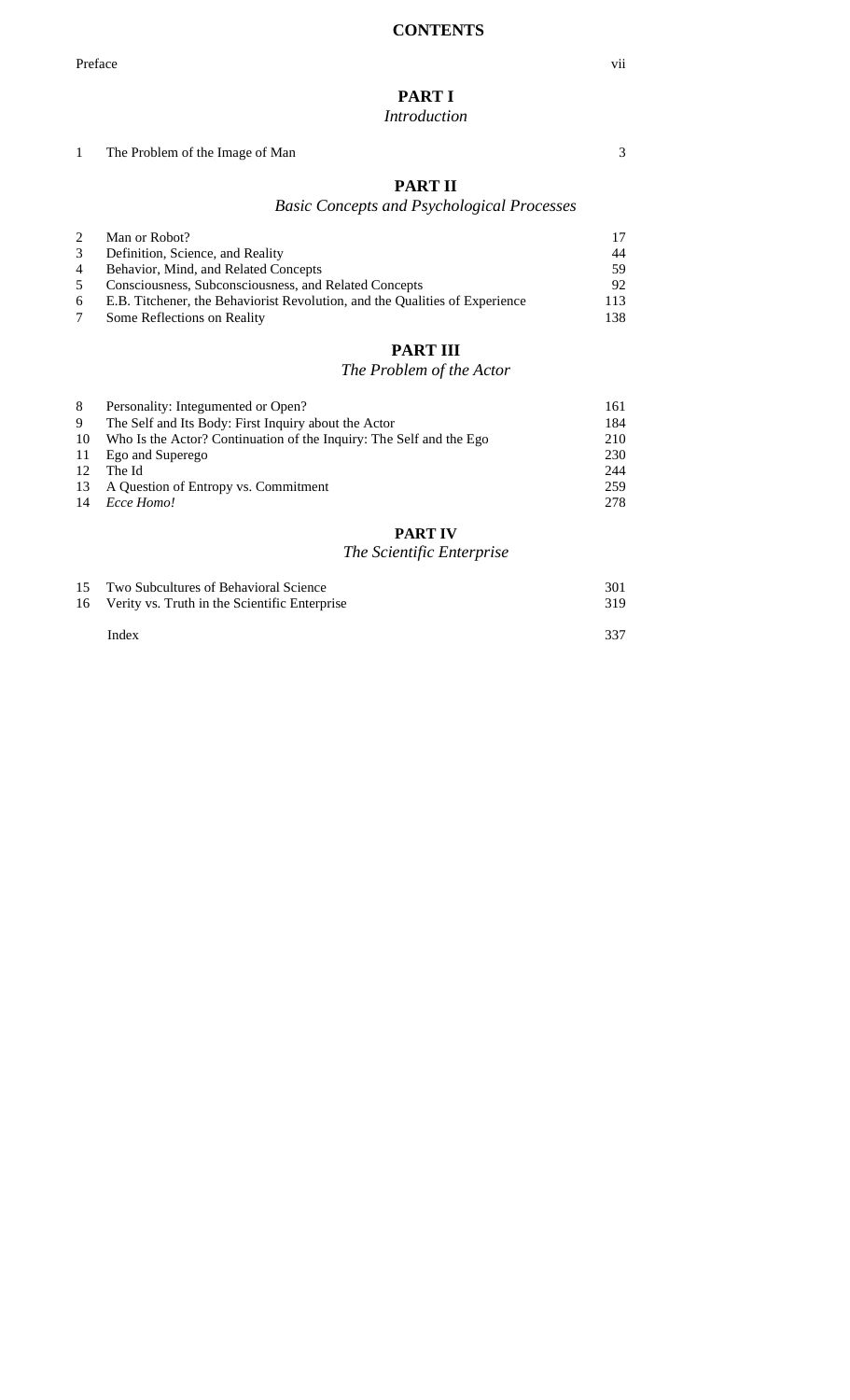#### **CONTENTS**

#### PART I. INTRODUCTION

# 1 DOCTRINES OF MAN 3

Doctrines of Man: *The biological concept of man; The extension of the biological concept of man; the sociological concept of man; The sociological approach to man; The Freudian concept of man.* Neglected aspects. Consequences of psychological theories. Need for reexamination. Why social psychology? *The individualistic thesis; The thesis of social determinism.*

### PART II. ORGANISATION IN PSYCHOLOGICAL EVENTS

# 2STRUCTURED PROPERTIES OF EXPERIENCE AND ACTION 43

The organism-environment relation: *Objective orientation*. Organisation in psychological processes: *Elementarism in psychology; The gestalt thesis*. Confronting two theories: framework and orientation. Consequences for method. The necessity for phenomenal description.

# 3PSYCHOLOGICAL INVARIANCE AND CHANGE 72

The basis of invariance and change: two traditional answers. The common denominator of instinct and environmentalist doctrines. Consequences for psychology of man. Novelty in psychological processes. Need and motive: *Self-regulation in motivated action; The role of the object in internal conditions; The role of the object in instinctive action; The basis of selfregulatory processes*. Past experience: *Elementaristic conceptions of learning; Trial-anderror and the doctrine of evolution; Insight and learning; The indirectness of signs*. The cognitive basis of emotions.

### PART III. HUMAN INTERACTION

# 4THE TRANSFORMATION OF MAN IN SOCIETY 117

The extension of the human horizon. The need for a social medium. The transformation of psychological functions in society: *Cognitive Functions in the social medium; Emotional functions on the social medium.* The transformation of purpose in society.

#### 5THE PROBLEM OF HUMAN INTERACTION 139

Detour conceptions of interaction: *The inference doctrine; The stimulus response concept of interaction.* The two doctrines reconsidered. The perception of actions and motives: *The causal relation of person and act; The expressive character of action; The media of psychological interaction.* The special character of psychological interaction. Social facts and individualistic interpretations: an excursion.

# 6SOCIAL FACTS: THE PRODUCTS OF INTERACTION 170

The reciprocal character of social action. The structure of cooperative action: an example of a group process. Social reality. The objectivity of social facts.

# 7THE EXPRESSION OF EMOTIONS 183

The functions of emotional expression. The specificity of emotional expression. The perception of emotional expression. Cultural differences in emotional expression.

# 8KNOWLEDGE OF PERSONS AND GROUPS 205

Impressions of persons: *A summative formulation; A gestalt formulation.* Impressions of groups: *Groups as perceptual units; Noting the psychological properties of groups; Grasping the group relations of individuals; Impressions of extended groups.*

# 9 AN INTRODUCTION TO GROUP THEORY 240

Two extreme doctrines: *The individualistic thesis*; T*he group mind thesis*. The grounds for the extreme doctrines. A structural account of the individual-group relation. The distinctness and inseparability of individual and group. The general concept of group and group process. Forml organisation. Transphenomenal properties of group... The individual in history.

## PART IV. SOCIAL NEEDS

# I. EGO AND SELF Organism, ego, self: *Personal identity as a condition of social action*. First steps in the formation of self. The other and the self. Consequences of having a self.

### II. IS THE EGO THE CENTER OF THE WORLD?

A problem and its solution. Some experimental evidence. Participation in the surroundings: *A problem; Objective interest.* Task- and ego-orientation. Possible functional differences

10 THE EGO 275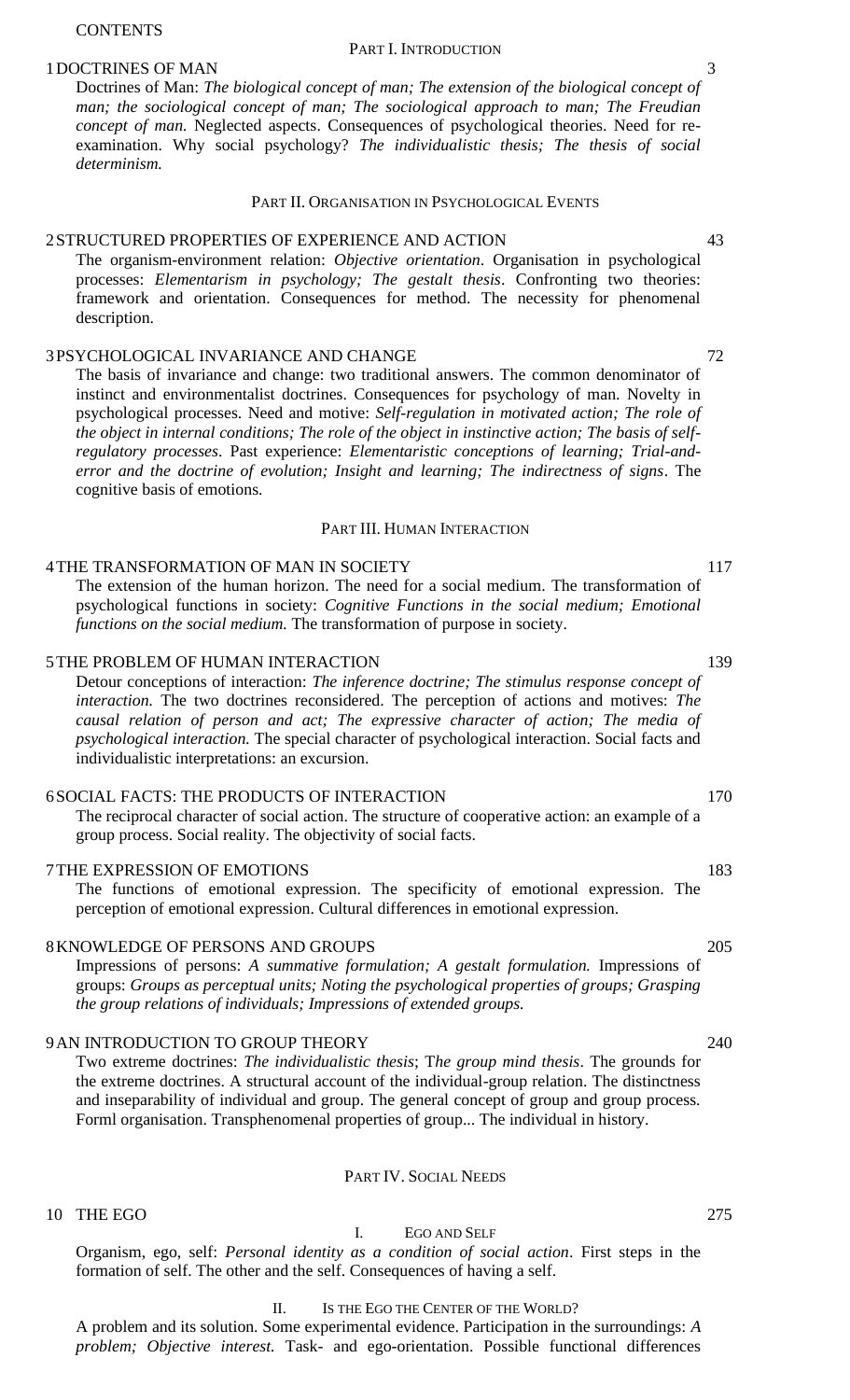between task- and ego-orientation. The ego and its requirements. The "private profit" theory of society. Interest and self-interest: a reconsideration of the pleasure-pain principle. Accentuation of the self.

# 11 SOCIAL INTEREST 324

Doctrines of social interest: *The instinctivist solution: the instinct of gregariousness; An environmentalist solution: "learning" to be social; Freud's theory of human ties; convergence of environmentalist and Freudian doctrines; Unsolved problems.* Social interest and feeling. The formation of new motives. Conclusions about social interest.

# 12 RULES AND VALUES 350

Social rules. The problem of value.

13 THE FACT OF CULTURE AND THE PROBLEM OF RELATIVISM 364 The thesis of cultural relativism. The theory of society of William Graham Sumner. The psychological basis of cultural relativism. Relational determination versus relativism.

## PART V. EFFECTS OF GROUP CONDITIONS ON JUDGEMENTS AND ATTITUDES

# 14 THE DOCTRINE OF SUGGESTION 387

- Imitation as a cognitive process: *A stimulus-response account of imitation.* The induction of opinion: *The doctrine of suggestion; Experimental studies of social influence.* Sensible and arbitrary social influence: *The motif of indirectness.*
- 15 STRUCTURAL FACTORS IN THE UNDERSTANDING OF ASSERTIONS 418 Structural relations of context and part: *Thesis I. Arbitrary attachment of prestige; Thesis II. Structural relations of part and whole; Transformation of cognitive content; Further examples; Self-determination of part and whole; A confirmatory investigation; Relational understanding versus relativism.* Experimental variations: *Reactions to the factor of authorship; Transition from one context to another; Omission of context; The role of attitude.* Consequences for understanding social issues.
- 16 GROUP FORCES IN THE MODIFICATION AND DISTORTION OF JUDGEMENTS 450 A minority of one vs. a unanimous majority: *The experimental procedure; Quantitative results; Reactions to the experimental situation; Independence and submission.* Variations of the experimental conditions: *Increasing the contradiction; Reducing the size of the majority; Introducing a partner; A naive majority; Group differences.* Independence, conformity, and consensus: *The dynamics of consensus; Social and personal implications of independence and failure of independence.*

# 17 THE STUDY OF SMALL GROUPS 502 A pioneer investigation of group leadership. First approaches to the study of group decisions. Group process.

18 OPINION AND ATTITUDE: THEIR SOCIOLOGICAL SHAPE 521 The sociological shape of opinions and attitudes: *The evaluation of occupations; The shape of ethnic prejudice; The class-determined character of political alignments; Values and limitations of sociological data.* The "measurement" of attitudes. The study of public opinion: *Some psychological issues in polling; Interrelationships among opinion; The intensive survey of opinion.*

# 19 SENTIMENTS AND ATTITUDES 562 Social beliefs: *Their cognitive basis; Sociological determination of cognitive content; Needs and interests as sociological determiners of beliefs; Sociological functions of beliefs.* Sentiments: *The relation of sentiments to other psychological functions; The contribution of Shand; Intrinsically social attitudes.* Attitudes as cognitive structures: *Interaction of attitude with fact; Attitude as preconception.* Personal-social roots of attitudes: *Social contradictions and personality dynamics; Social effects of personal conditions; The Berkeley investigations.*

# 20 SOME REMARKS ON PROPAGANDA 617

Propaganda and education: "*Propaganda analysis."* The exploitation of sentiments. Limitations of propaganda.

NAME INDEX 635 SUBJECT INDEX 639